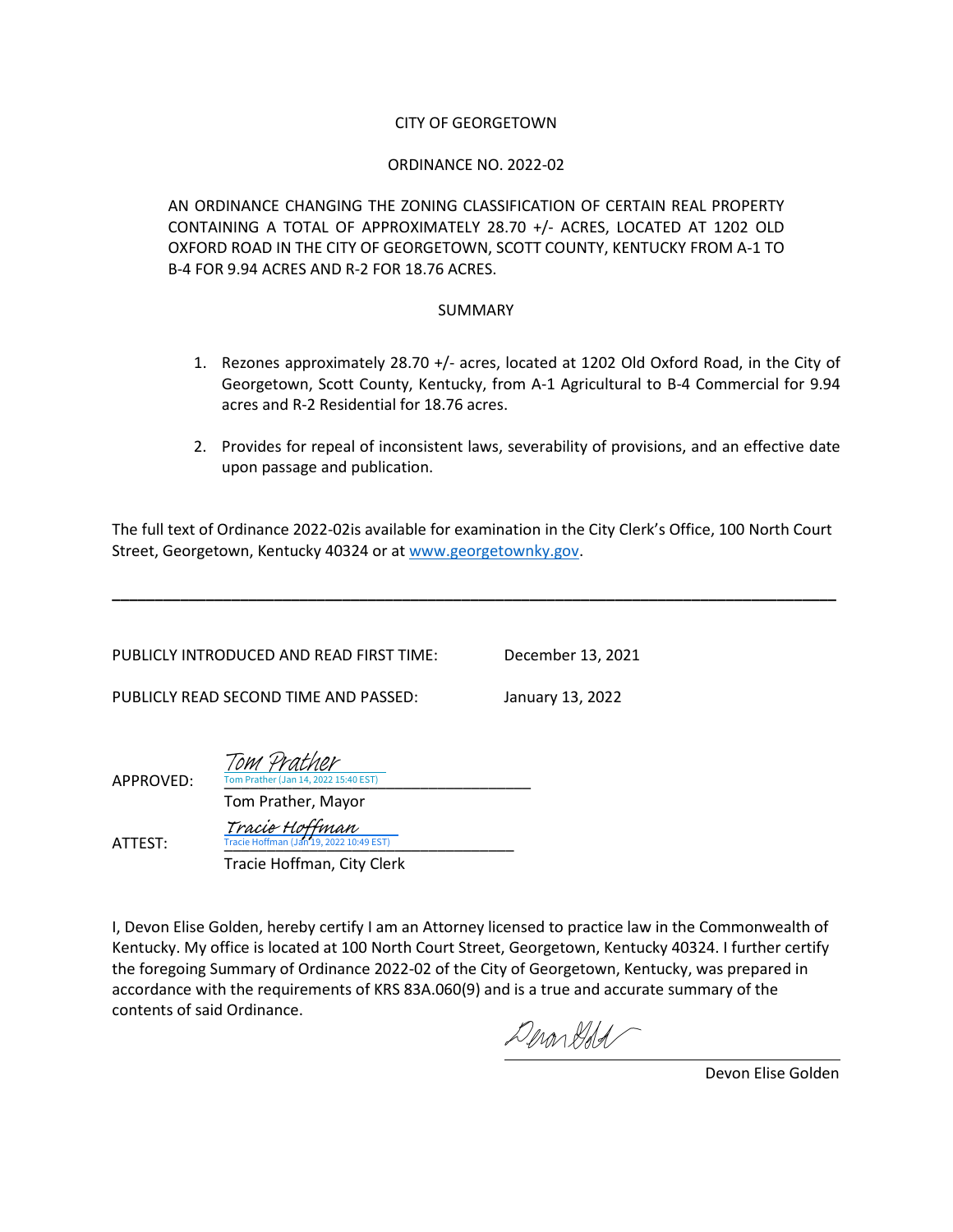#### CITY OF GEORGETOWN

#### ORDINANCE NO. 2022-02

# AN ORDINANCE CHANGING THE ZONING CLASSIFICATION OF CERTAIN REAL PROPERTY CONTAINING A TOTAL OF APPROXIMATELY 28.70 +/- ACRES, LOCATED AT 1202 OLD OXFORD ROAD IN THE CITY OF GEORGETOWN, SCOTT COUNTY, KENTUCKY FROM A-1 TO B-4 FOR 9.94 ACRES AND R-2 FOR 18.76 ACRES.

#### SPONSORS: Greg Hampton and Tammy Lusby Mitchell

WHEREAS, the application of Henry Wilson Finley, Jr., whose address is 2225 Terranova Court, Lexington, KY 40513, having been filed with the Georgetown-Scott County Planning Commission requesting a zoning classification change of certain real property consisting of approximately 28.70 +/- acres located at or around 1202 Old Oxford Road, in the City of Georgetown, Scott County, Kentucky, as more particularly described in Exhibit "A" attached hereto and incorporated by reference herein, from A-1 to B-4 for 9.94 acres and R-2 for 18.76 acres; and

WHEREAS, the matter having been heard publicly by the Planning Commission on the  $14<sup>th</sup>$  day of October, 2021, pursuant to notice according to law and with a quorum present and voting; and

WHEREAS, after taking testimony on the application and fully considering same, the Planning Commission voted to make certain findings of fact and to recommend approval of the application to the Georgetown City Council, said recommendation sent and received on November 30, 2021; and

NOW, THEREFORE, be it ordained by the City of Georgetown, Kentucky:

#### SECTION ONE

That the Findings of Fact and Recommendations of the Planning Commission are hereby adopted and incorporated herein as if fully copied at length.

#### SECTION TWO

That the Georgetown-Scott County official zoning map is hereby amended to show a change in the zoning classification for certain real property consisting of approximately 28.70 +/ acres located at 1202 Old Oxford Road, in the City of Georgetown, Scott County, Kentucky, as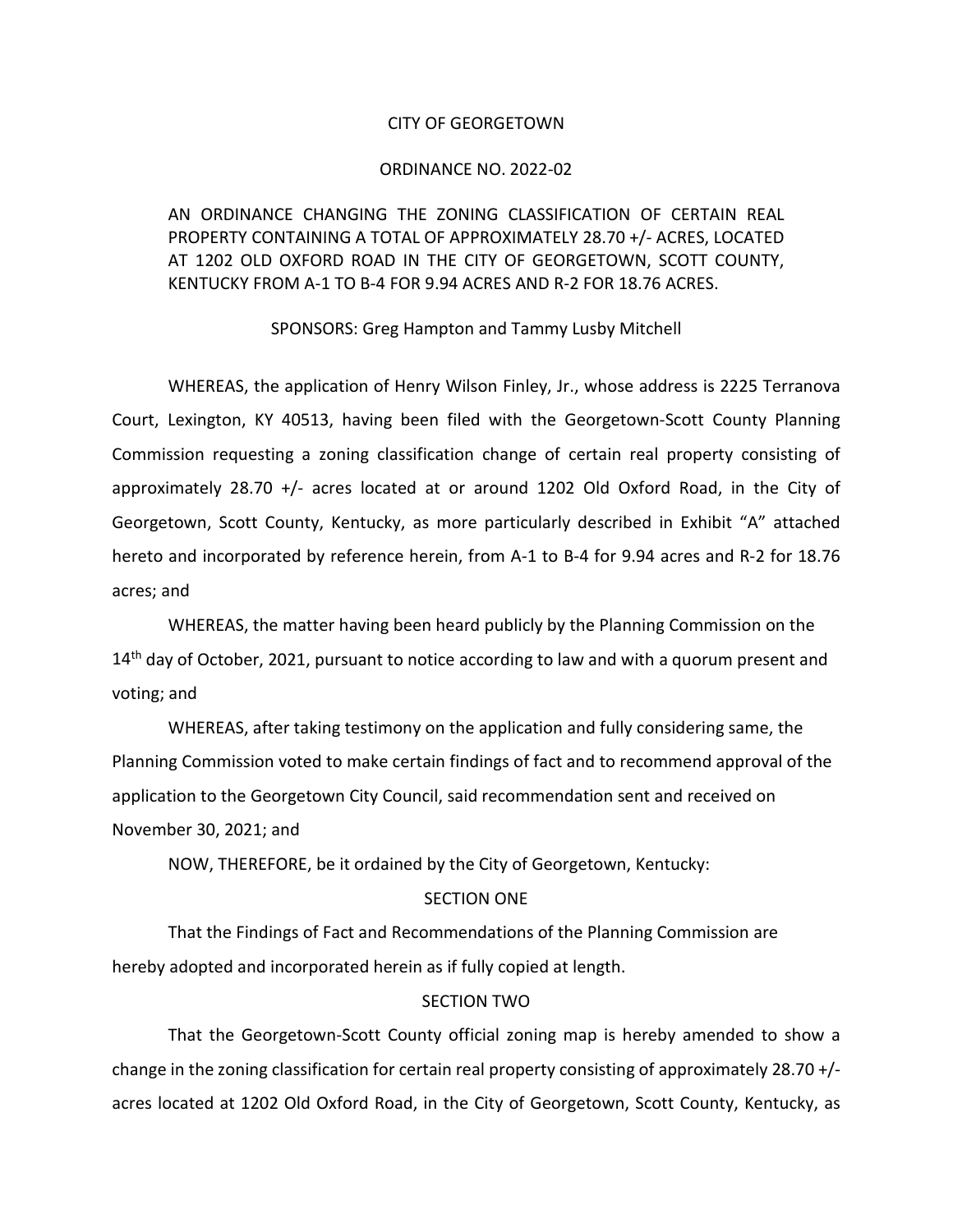more particularly described in Exhibit "A" attached hereto and incorporated by reference herein, from A-1 to B-4 for 9.94 acres and R-2 for 18.76 acres. Such amendment is hereby made expressly contingent upon and effective only after the passage and effectiveness of the Ordinance annexing the Property into the city limits of the City of Georgetown.

# SECTION THREE

That the Georgetown-Scott County Planning Commission is hereby directed to show these zoning classification changes on the official zoning map and to make reference to the number of this Ordinance.

### SECTION FOUR

If any portion of this Ordinance is for any reason held invalid or unlawful such portion shall be deemed a separate provision and such holding shall not affect the validity of the remaining portions of this Ordinance.

# SECTION FIVE

All ordinances or parts of ordinances in conflict with this ordinance are hereby repealed.

# SECTION SIX

This Ordinance shall be in full force and effect upon passage and publication.

PUBLICLY INTRODUCED AND READ FIRST TIME: December 13, 2021

PUBLICLY READ SECOND TIME AND PASSED: January 13, 2022

APPROVED: Tom Prather (Jan 14, 2022 15:40 EST) Tom Prather

Tom Prather, Mayor

**ATTEST:** Tracie Hoffman (Jan 19, 2022 10:49 EST) Tracie Hoffman

Tracie Hoffman, City Clerk